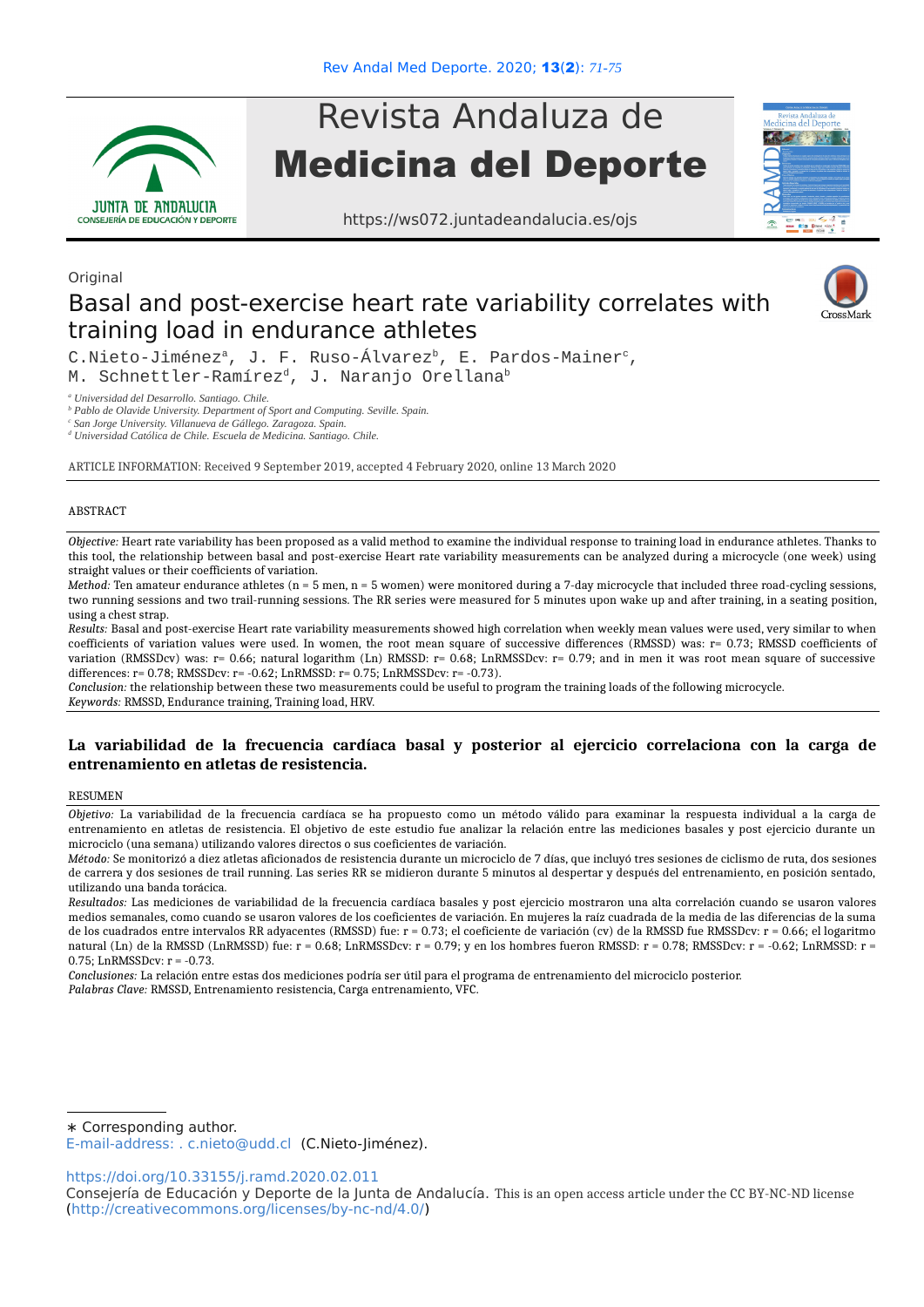# **A variabilidade da frequência cardíaca basai e pós-exercício está correlacionada com a carga de treinamento em atletas de resistência**

#### **RESUMO**

*Objetivo:* A variação da frequência cardíaca tem sido utilizada como método de análise de respostas individuais a carga de treino em atletas de endurance. Graças a esta ferramenta, a relação entre a variação da frequência cardíaca basal e pós-exercício pode ser analisada durante um microciclo (uma semana) usando valores diretos ou seus coeficientes de variação.

*Método:* Dez atletas de endurance amadores (n = 5 homens, n = 5 mulheres) foram monitorados durante microciclos de 7 dias que incluíram 3 sessões de ciclismo em estrada, duas sessões de corrida e duas sessões de corrida em trilha. As series de RR foram medidas durante 5 minutos depois de acordar e depois do exercício, em posição sentada, com recurso a cardiofrenquencímetros toráxicos.

*Resultados:* Os resultados mostram uma correlação alta entre as medidas de variação de frequência cardíaca basal e pós-exercício quando utilizados valores médios semanais, muito semelhantes aos resultados quando utilizados coeficientes de variação. Nas mulheres, a raiz quadrada media das diferenças sucessivas (RMSSD) foi: r= 0.73; coeficientes de variação RMSSD, (RMSSDcv) foi: r= 0.66; logaritmo natural (Ln) RMSSD: r = 0.68; LnRMSSDcv: r= 0.79; e nos homens, raiz quadrada media das diferenças sucessivas r= 0.78; RMSSDcv: r= -0.62; LnRMSSD: r= 0.75; LnRMSSDcv: r= -0.73).

*Conclusão:* a relação entre estas duas medidas poderia ser útil para prescrição de cargas de treino dos microciclos seguintes.

*Palavras-chave:* RMSSD, Treino resistido, Carga treino, VFC.

# **Introduction**

# **Methods**

Heart rate variability (HRV) is a non-invasive tool that allows for parasympathetic modulation assessment $1,2$  and it has been proposed as a valid method to examine the individual response to training load.<sup>3-6</sup>

According to the literature, one way of assessing this individual response within the time domain<sup>7</sup> is the root mean square of the squares of the differences between adjacent RR intervals (RMSSD), which has become the most widely used statistic to assess parasympathetic activity. $8,9$  It is common to find this variable expressed as its natural logarithm or LnRMSSD<sup>10</sup>, what allows for parametrical data analysis $^{11}$  and yields lower day-to-day variability than other HRV indexes, such as those related with the frequency domain.<sup>10</sup>

Some authors use RMSSD (or its Ln) for daily monitoring of athletes, while others suggest using the coefficient of variation (CV) of this variable along several days.

Within the first group, there are various authors who analyzed LnRMSSD response in daily measurements in football players. Thorpe et al.<sup>12</sup> studied professional players during two weeks of training and found slight fluctuations the days prior to a game. Flatt et al.<sup>13</sup> reported changes in female football players during five high-load weeks, while they observed no clear changes during low-load weeks. Besides, Ravé and Fortrat<sup>14</sup> found no fluctuations in LnRMSSD during a 4-week training period including one tapering week. With regard to individual sports, Nieto-Jiménez et al.<sup>15</sup> reported the usefulness of daily LnRMSSD measurements upon wake up in order to monitor the parasympathetic tone during a 16-week competitive period in an ultra-trail and Ironman female athlete.

Within the second group, some studies stated that high CV values would be associated with poorer physical fitness and higher perceived fatigue,<sup>16</sup> while low CV values could mean progressive adaptation to training.<sup>16,17</sup> In line with this, the CV of LnRMSSD in professional athletes showed fluctuations ranging between 4 and 9% during training periods in elite rowers<sup>18</sup> and elite triathletes.<sup>19,20</sup>

Nonetheless, all these studies used daily basal measurements (generally in the morning), but did not provide measurements conducted on the same day after the training session, which would be a good indicator of internal load.<sup>4</sup>

So, there is a double problem to highlight: 1) Is the information of daily RMSSD better than its CV along several days? 2) Is the basal measure related to the response to the training load?

Consequently, the aim of the present study was to analyze the relationship between daily basal and post-exercise RMSSD measurements during a microcycle, using both straight measurements and CV values.

# *Sample*

Ten amateur endurance athletes, 5 women (age  $30.62 \pm 2.81$ ) years, height  $164.44 \pm 4.12$  cm and body mass  $56.20 \pm 4.65$  kg) and 5 men (age  $39.20 \pm 6.80$  years, height  $174.40 \pm 2.90$  cm and body mass  $67.20 \pm 5.20$  kg), were monitored during a 7-day microcycle that included three road-cycling sessions, two running sessions and two trail-running sessions. This sample is a Trail running team because it is a pilot study, whereas it had been prioritized having a group under the same coach; therefore, under the same work system.

# *Experimental Design*

The external training load (ETL), as the product of intensity and volume,<sup>9</sup> was programmed and administered according to the microcycle training plan and quantified through the weekly total load. The ETL was divided into three modalities. Cycling training was conducted on days 1 (70 km), 3 (80 km) and 7 (100 km), reaching a total of 250 km. There was running training on days 2 (21 km) and 5 (21 km), covering a total of 42 km. And trailrunning training was performed on days 4 (15 km at 6% mean slope) and 6 (28 km at 5% mean slope), covering a total of 43 km with similar mean slope.

The participants were informed about the procedure to be followed before they provided written informed consent to participate in the study, which followed the guidelines stated in the Declaration of Helsinki.

HRV measurements were obtained every day upon wake up and after the training session, using RMSSD as the variable for analysis. It adds the values of each subject along the microcycle. In other words, the individual evolution of each participant before the training session and how they respond to it. For the upon-wake-up recordings, and in accordance with the general guidelines of the Task Force, $7$  the participants were requested not to drink alcoholic and/or caffeinated beverages during the whole duration of the study. Following Naranjo Orellana et al.<sup>4</sup>, the post-training recordings were conducted within the first 30 minutes after the training session and the first 5 minutes were discarded due to the loss of time series stability derived from the sudden change between the end of exercise and the start of recovery.<sup>21</sup>

The RR series were measured for 5 minutes upon wake up and after training, in seating position, using an H10 HR Sensor chest strap (Polar Inc., Kempele, Finland) and the data were exported in txt format for analysis with Kubios HRV software (version 2.1, University of Eastern Finland, Kuopio, Finland). Each record was previously inspected in order to detect potential artefacts and/or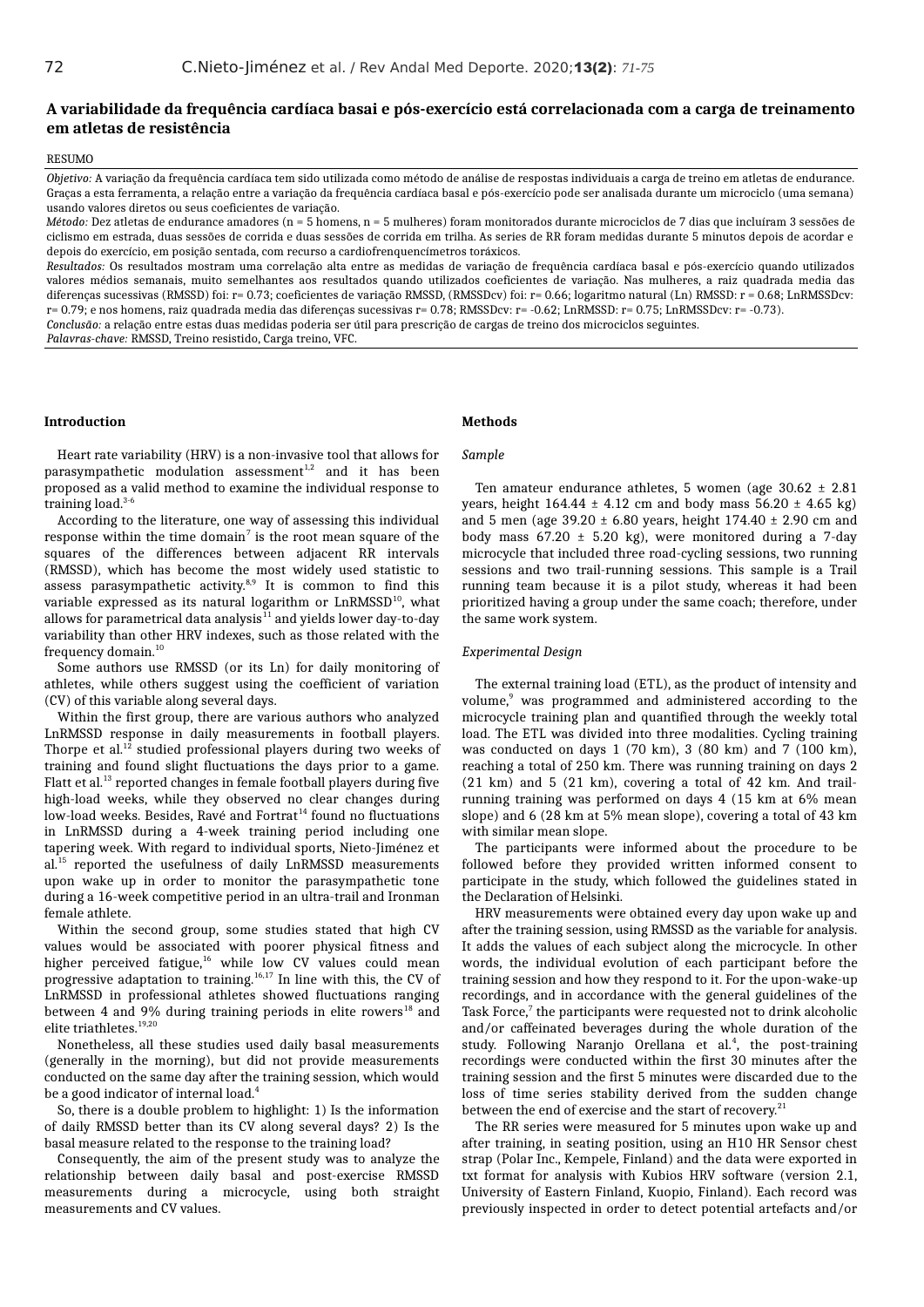anomalous beats.<sup>7</sup> The corresponding filters were then applied if needed.

#### *Statistical analysis*

Firstly, a descriptive analysis was conducted. All data are presented as mean and standard deviation. The paired Student's t test was applied to determine whether there were significant differences between men and women. The confidence level was set at 95% and the significance level at p < 0.05 in all cases. Pearson's correlation coefficient was used to analyze the relationships of LnRMSSD and its CV between basal and postexercise measurements. Likewise, the graphic relationship between both variables was examined for every microcycle day.

# **Results**

Since significant differences (p < 0.001) were observed between men and women in the variables under study, both basal and postexercise, the results were presented divided by gender.

Table 1 contains the mean values (as well as SD and CV) of every participant for the seven days of training. Basal and post-exercise results are shown, divided by gender. Pearson's correlation coefficients between basal and post-exercise data are shown in every case.

**Table 1.** Basal and post-exercise root mean square of the successive differences and coefficient of variation root mean square of the successive differences (as well as their respective Natural Logarithm) values. Results are expressed as mean and standard deviation.

| <b>Basal</b>                   |                |           |                 | Women          |           |                          |
|--------------------------------|----------------|-----------|-----------------|----------------|-----------|--------------------------|
|                                |                |           | <b>RMSSDc</b>   |                |           |                          |
| Subject                        | <b>RMSSD</b>   | <b>SD</b> | $\mathbf{V}$    | LnRMSSD        | <b>SD</b> | LnRMSSDcv                |
| $\mathbf{1}$                   | 75.86          | 18.85     | 0.25            | 4.30           | 0.28      | 0.07                     |
| $\overline{2}$                 | 69.29          | 13.19     | 0.19            | 4.22           | 0.20      | 0.05                     |
| 3                              | 103.71         | 23.50     | 0.23            | 4.62           | 0.22      | 0.05                     |
| $\,4$                          | 66.14          | 24.92     | 0.38            | 4.11           | 0.47      | 0.11                     |
| 5                              | 57.14          | 13.56     | 0.24            | 4.02           | 0.26      | 0.06                     |
| Mean                           | 74.43          | 18.80     | 0.26            | 4.25           | 0.28      | 0.07                     |
| Recovery                       |                |           |                 |                |           |                          |
| $\mathbf{1}$                   | 37.14          | 15.15     | 0.41            | 3.55           | 0.37      | 0.11                     |
| $\overline{2}$                 | 36.77          | 10.53     | 0.29            | 3.57           | 0.31      | 0.09                     |
| 3                              | 45.14          | 9.79      | 0.22            | 3.79           | 0.22      | 0.06                     |
| $\,4$                          | 20.71          | 9.38      | 0.45            | 2.94           | 0.45      | 0.15                     |
| 5                              | 32.00          | 4.82      | 0.15            | 3.46           | 0.15      | 0.04                     |
| Mean                           | 34.35          | 9.93      | 0.30            | 3.46           | 0.30      | 0.09                     |
| $\mathbf{r}$                   | 0.73           |           | 0.66            | 0.68           |           | 0.79                     |
| <b>Basal</b>                   |                |           |                 | Men            |           |                          |
|                                |                |           |                 |                |           |                          |
|                                |                |           | <b>RMSSDc</b>   |                |           |                          |
| Subject                        | <b>RMSSD</b>   | <b>SD</b> | $\mathbf{V}$    | LnRMSSD        | <b>SD</b> | LnRMSSDcv                |
| 6                              | 71.43          | 25.84     | 0.36            | 4.22           | 0.34      | 0.08                     |
| 7                              | 54.43          | 21.03     | 0.39            | 3.94           | 0.37      | 0.09                     |
| 8                              | 29.29          | 6.55      | 0.22            | 3.35           | 0.27      | 0.08                     |
| 9                              | 37.71          | 19.52     | 0.52            | 3.53           | 0.47      | 0.13                     |
| 10                             | 64.71          | 15.85     | 0.24            | 4.15           | 0.23      | 0.06                     |
| Mean                           | 51.51          | 17.76     | 0.35            | 3.84           | 0.34      | 0.09                     |
| Recovery                       |                |           |                 |                |           |                          |
| 6                              | 23.86          | 11.28     | 0.47            | 3.08           | 0.48      | 0.16                     |
| 7                              | 25.94          | 6.72      | 0.26            | 3.22           | 0.30      | 0.09                     |
| 8                              | 13.71          | 5.99      | 0.44            | 2.53           | 0.46      | 0.18                     |
| 9                              | 22.57          | 7.55      | 0.33            | 3.07           | 0.32      | 0.10                     |
| 10                             | 28.14          | 13.48     | 0.48            | 3.22           | 0.54      | 0.17                     |
| Mean                           | 22.85          | 9.00      | 0.40            | 3.02           | 0.42      | 0.14                     |
| $\mathbf{r}$<br><b>DA 6003</b> | 0.78<br>$\sim$ |           | $-0.62$<br>1.00 | 0.75<br>$\sim$ |           | $-0.73$<br>$\sim$ $\sim$ |

RMSSD: root mean square of the successive differences; SD: standard deviation; RMSSDcv: coefficient of variation of RMSSD; LnRMSSD: Natural Logarithm of RMSSD, LnRMSSDcv: Coefficient of variation of LnRMSSD. r: Pearson's correlation coefficient.

The analysis of the daily individual values yielded a Pearson's correlation coefficient between basal and post-exercise RMSSD of 0.46 for women and 0.42 for men, while it was 0.39 and 0.45, respectively, when comparing LnRMSSD values. Figure 1 shows the relationship between individual basal (daily measurement) and post-exercise LnRMSSD measurements for women (A) and men (B).

Figure 2 shows the relationship between mean weekly values of LnRMSSD and CV basal and post-exercise for both women and men.



**Figure 1.** Graphic association between daily basal and post-exercise (Post) LnRMSSD values for women (A) and men (B). LnRMSSD: natural logarithm of the root mean square of the squares of the differences between adjacent RR intervals; Post: post-exercise; A: women; B: men.

## **Discussion**

The main finding of this study was the high correlation between basal HRV measurements and those conducted on the same day after the training session, being higher for mean weekly values than for daily values and the same for LnRMSSD as for its CV.

The daily monitoring of athletes using the CV or RMSSD (or their respective logarithms) and their relationship with ETL have been studied by several authors. Some of them recommended taking measurements several days a week to then analyze the mean<sup>19,20,22</sup>, while others suggested using daily values not calculating the mean<sup>23-25</sup>. Furthermore, there are authors who believe that RMSSD or its Ln do not provide sufficient information and recommend using the CV of the recorded values as assessment tool $16,19$ .

Nevertheless, all these studies included values obtained in resting conditions before the training, but none of them reported post-training data that can be compared with basal recordings of the same day. Therefore, it is not possible to know whether those basal recordings can be used to somehow predict the response to the load applied afterwards. In the present study, the upon-wakeup and post-exercise measurements showed high correlation (r between 0.6 and 0.8) in all variables for both men and women (Table 1). It seems obvious that there is a relationship between the parasympathetic response to the applied loads and the values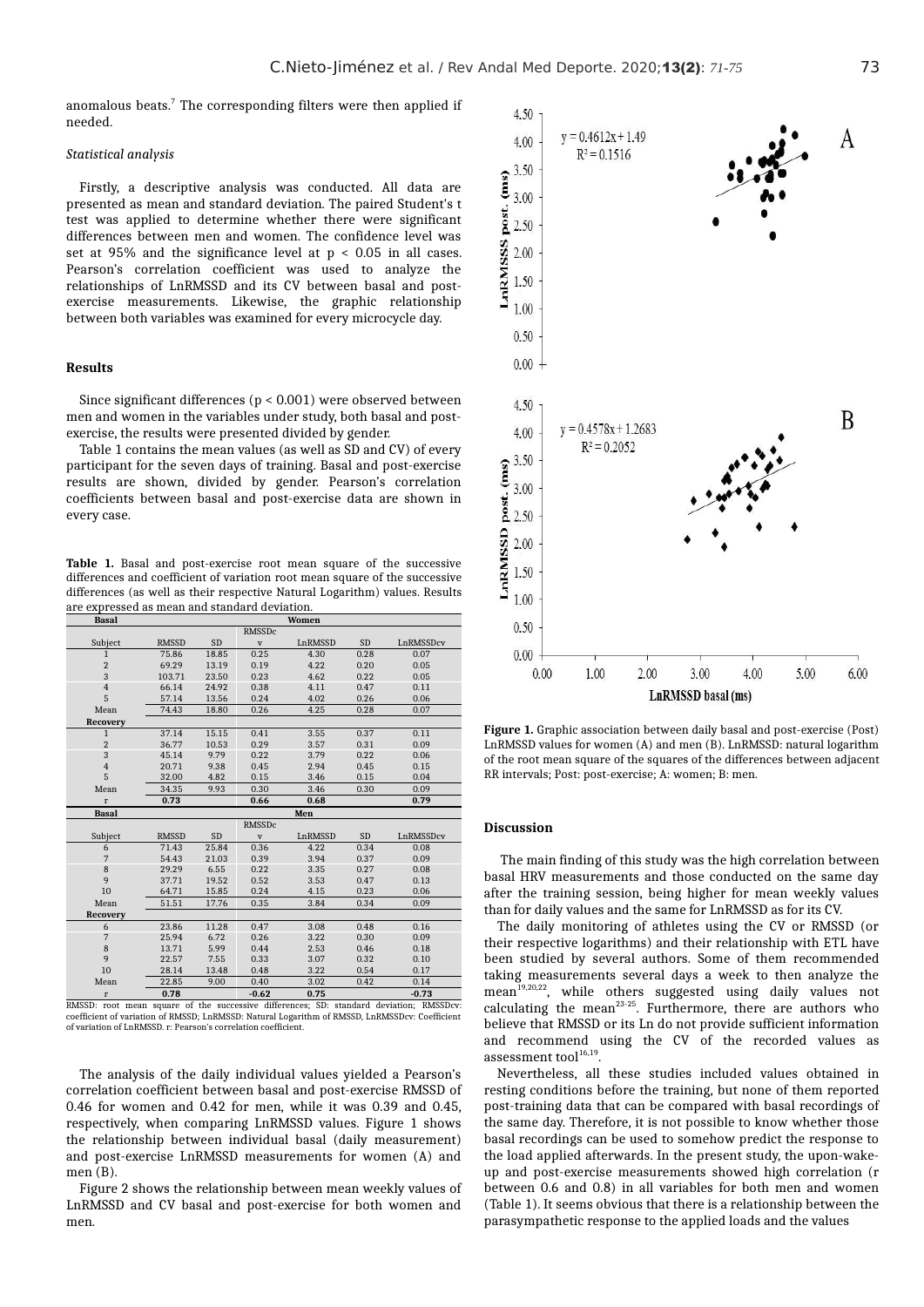

**Figure 2.** Graphic association between weekly basal and post-exercise (Post) LnRMSSD and their CV. Values for women (A and B) and men (C and D). LnRMSSD: natural logarithm of the root mean square of the squares of the differences between adjacent RR intervals; Post: post-exercise

obtained upon wake up on that same day, so it could be useful to incorporate this double measurement into the athlete monitoring routine.

The correlation coefficients (r) as well as the graphic analysis revealed that the relationships between basal and post-exercise LnRMSSD values are much lower when calculated with daily data (Figure 1) than with weekly mean values. This means that these relationships could be useful when applied during time periods (microcycles) in which mean values can be obtained. By contrast, we believe that this analysis strategy would not be useful to make any kind of daily prediction.

When analyzing whether the LnRMSSD provides better information than its CV or vice versa, our data indicate that the relationship between basal and post-exercise values is very similar for both variables (Table 1 and Figure 2). Consequently, from our point of view, the debate about using LnRMSSD or its CV is no longer fruitful, since both of them provide the same information.

We believe that the methodology consisting in taking basal and post-exercise measurements every day during a microcycle would allow us to obtain information on the athlete's readiness towards the subsequent training load. Besides, the measurement after a specific training load would allow us to assess the individual response to the ETL applied and, therefore, to gather information about the internal load. The analysis of the relationship between these two variables could be useful to program the loads of the following microcycle.

The utility of the obtained values of each subject along the microcycle allows the identification of the individual evolution of the participants to each training load. The correlation between the basal measurement and the ones obtained just after the physical exercise demonstrates that the changed observed in each one

(increase or decrease) are in the same proportion. The drop of HRV after the training session could be express in different values, depending on each subject if the load impact would vary, allowing the coach to have a monitoring tool for the training program design.

The main limitation of this study was the reduced sample size (10 athletes). This number was not previously determined, but it was the number of athletes of this modality who were training together using the same methodology. Therefore, this is more a descriptive study in which a methodology that can be useful for training is proposed. Nevertheless, since two measurements were taken from every participant every day for seven consecutive days, the total number of recordings analyzed was 140.

In conclusion, basal and post-exercise RMSSD measurements show high correlation when weekly mean values are handled. This correlation is the same if its coefficients of variation are used.

**Authotship.** All the authors have intellectually contributed to the development of the study, assume responsibility for its content and also agree with the definitive version of the article. **Conflicts of interest.** The authors declare no conflicts of interest. **Provenance and peer review.** Not commissioned; externally peer reviewed. **Ethical Responsabilities.** *Protection of individuals and animals:* The authors declare that the conducted procedures met the ethical standards of the responsible committee on human experimentation of the World Medical Association and the Declaration of Helsinki . *Confidentiality:* The authors are responsible for following the protocols established by their respective healthcare centers for accessing data from medical records for performing this type of publication in order to conduct research/dissemination for the community. *Privacy:* The authors declare no patient data appear in this article.